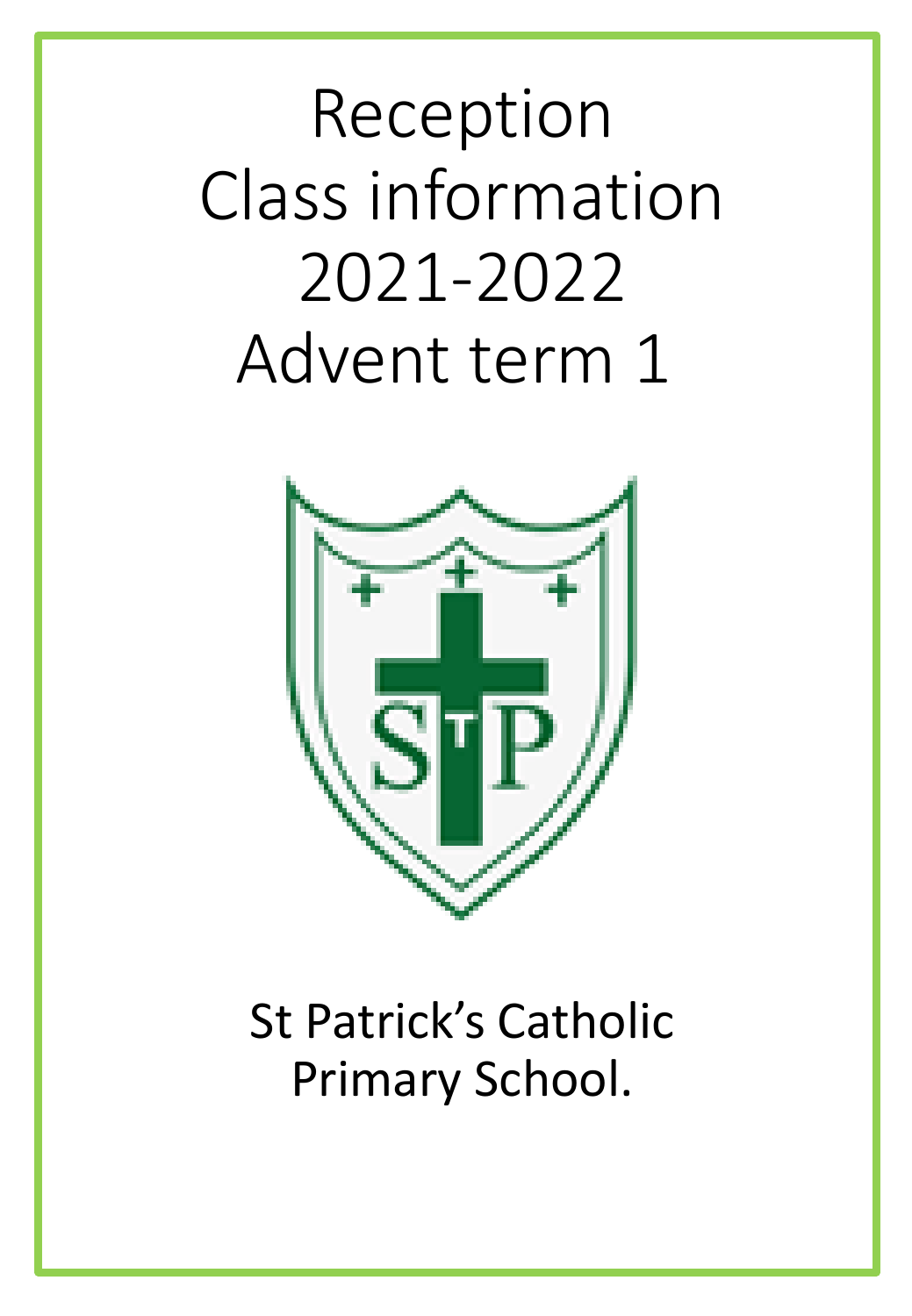## Reception Advent Term 1 2021-2022

#### **SeeSaw**

I hope you have all had a wonderful break with your families. It has been so lovely to hear about the things you have been doing. We are busy setting up your child's SeeSaw account for reception. This term we will share your child's learning journey through the use of SeeSaw so could I please ask that you make sure that you have access.

#### **Staff working in reception**

In reception class teachers are Mrs Newton-Hewlett and Mrs Bointon supported by Mrs Mason and Mrs Smith. We continue to welcome NVQ students in the unit. Mrs Hurst continues to enjoy carrying out some wonderful adult led activities with the children at lunchtime.

#### **What to bring to school**

- 2 water bottles
- Snack a piece of fruit
- Outdoor shoes/ Wellies (please could these be kept in school and taken home on a Friday if needed.
- PE is on Thursday children to wear PE kit for the day
- Sunhat

#### **Forest Schools**

Your child should come to school dressed in suitable outdoor clothes on a Friday. A voluntary contribution of £4 per term would be appreciated and goes towards food, drinks and Forest Schools resources. **Lunch**

If your child is having a school lunch please order via Parentmail. The menu for the term is available to view. Lunches must be ordered before midnight the night before.

### **What will we be doing this half term**

| English                                                                                                         | <b>Maths</b>                                                                              | <b>RE</b>         |
|-----------------------------------------------------------------------------------------------------------------|-------------------------------------------------------------------------------------------|-------------------|
| What makes me a me?<br>Along came Erik<br>My body<br>Paper dolls<br>Peace at last<br>Harvest<br>Big smelly bear | Matching, sorting and<br>comparing<br>Numbers 1, 2, 3, 4, 5<br>One more, one less<br>Time | Myself<br>Welcome |

As part of our All About Me topic we will be sharing our All About Me bags during week commencing 13th September. Thank you for taking the time to discuss this at home with your child and we look forward to hearing about the items they have chosen to share.

To communicate a child's absence please email [office@st-patricksrc.notts.sch.uk](mailto:office@st-patricksrc.notts.sch.uk)

For and emergency outside of school hours please email [slt@st-patricksrc.notts.sch.uk](mailto:slt@st-patricksrc.notts.sch.uk)

It is imperative that we continue to observe the COVID-19 guidelines and will maintain our current risk assessment (Hands, Face, Space and fresh air.) Further information on booking tests can be found on [www.gov.uk/get-coronavirus-test](http://www.gov.uk/get-coronavirus-test).

Just a reminder that we start the school day between 8.30 and 8.40 and finish at 3.20 using the Ling Forest Road entrance.